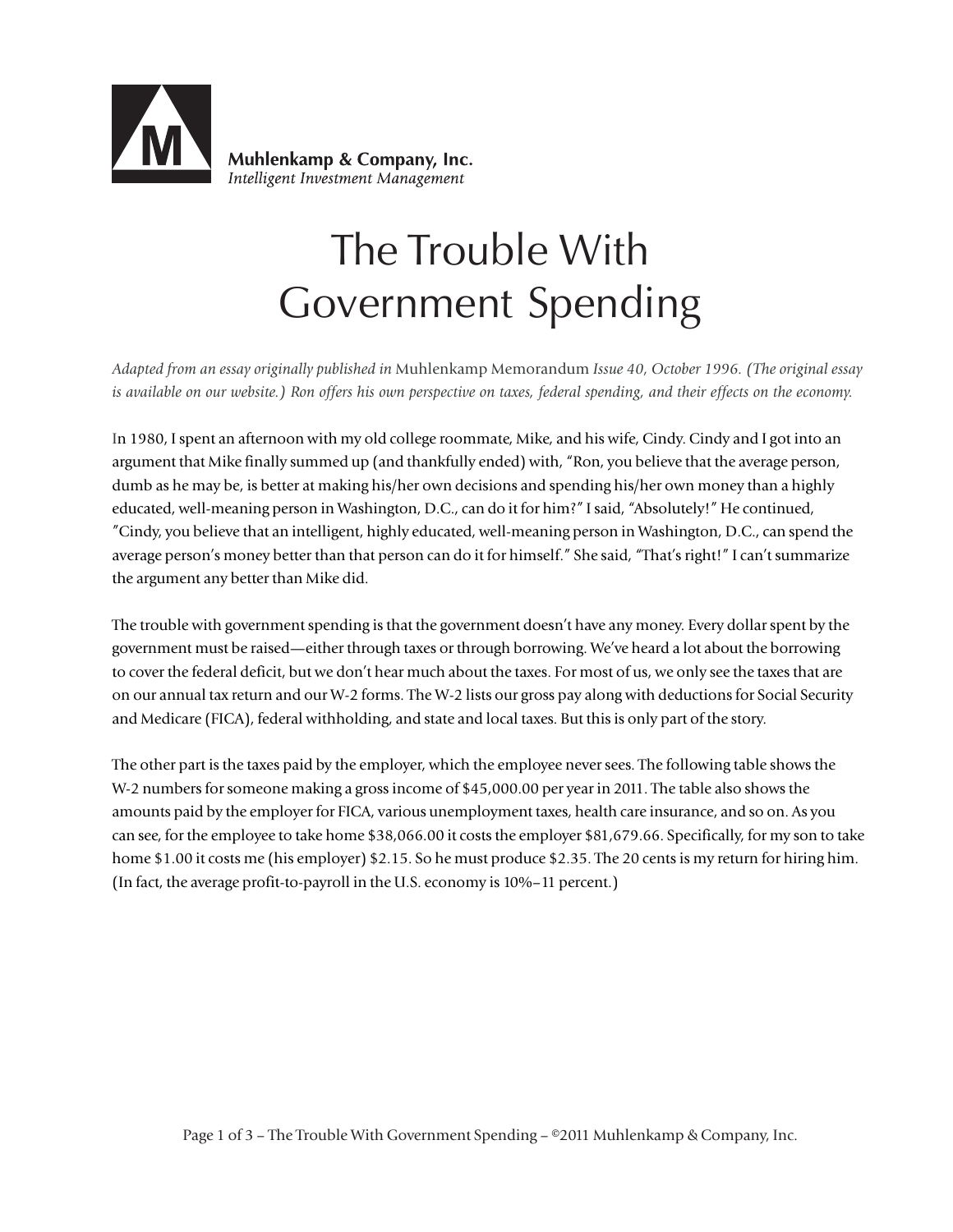| <b>Employee's Deductions</b><br>Gross Wage<br><b>FICA</b><br>• Social Security $(4.2\%)$ <sup>1</sup><br>• Medicare $(1.45\%)$ | \$<br>S              | 45,000.00<br>2,542.50                | <b>Employer's Costs</b><br>Gross Wage<br><b>FICA</b><br>• Social Security (6.2%)<br>• Medicare $(1.45\%)$                     | \$           | 45,000.00<br>3,442.50               |
|--------------------------------------------------------------------------------------------------------------------------------|----------------------|--------------------------------------|-------------------------------------------------------------------------------------------------------------------------------|--------------|-------------------------------------|
| Federal Withholding                                                                                                            | \$                   | 2.472.00                             | Health Insurance                                                                                                              |              | 21,717.00                           |
| (4 exemptions)<br>PA State Withholding<br>PA State Unemployment<br>Local Services Tax<br>Local Earned Income Tax               | \$<br>\$<br>\$<br>\$ | 1,381.50<br>36.00<br>52.00<br>450.00 | PA State Unemployment<br>Federal Unemployment                                                                                 | \$<br>\$     | 214.16<br>56.00                     |
| Employee's Take-Home Pay                                                                                                       | S                    | 38,066.00                            | <b>Employee's Cost to Company</b><br>Pension/Profit Sharing<br>Contribution <sup>2</sup><br><b>Employee's Cost to Company</b> | S<br>\$<br>S | 70,429.66<br>11,250.00<br>81,679.66 |

## **Employment Costs for 2011 (W-2 Filing: Married, Two Children)**

 $1$  For 2011 only, employees will pay 4.2% of their wage earnings for the Social Security tax,

instead of the normal 6.2% rate. Employers still pay the full 6.2% rate.

<sup>2</sup> Based on the maximum allowable contribution by law: 25% of gross wages.

If the employee doesn't produce \$2.35, he/she won't have a job. So the way to encourage job creation is to allow the employer to keep the dime (10% of \$1.00). If you tax away the dime, you tax away the job. In the 1970s, we taxed away the dime, (inflation raised income taxes, and the government raised Social Security taxes) and businesspeople quit hiring.

Although Ronald Reagan didn't cut federal spending, he did cut tax rates, encouraging us all to earn more money (and incidentally to pay more taxes). So the question becomes, "What rules give people the greater incentive to produce and earn more—and to spend more effectively?" I have observed the following:

People have three working speeds:

- They work for someone who can't/won't fire them, typically the government.
- They work for someone who can fire them, typically a business.
- They work for themselves.

People have four spending modes:

- Spend their own money (money they've earned) on themselves (private economy).
- Spend money they've earned on someone else (private charity).
- Spend someone else's money on themselves (see the Senate Office Building).
- Spend someone else's money on someone else (government programs).

Based on the above, I would suggest that personal and national wealth production only occurs in the private (non-governmental) market because when the government gets involved, work incentives decrease, and spending becomes less efficient.